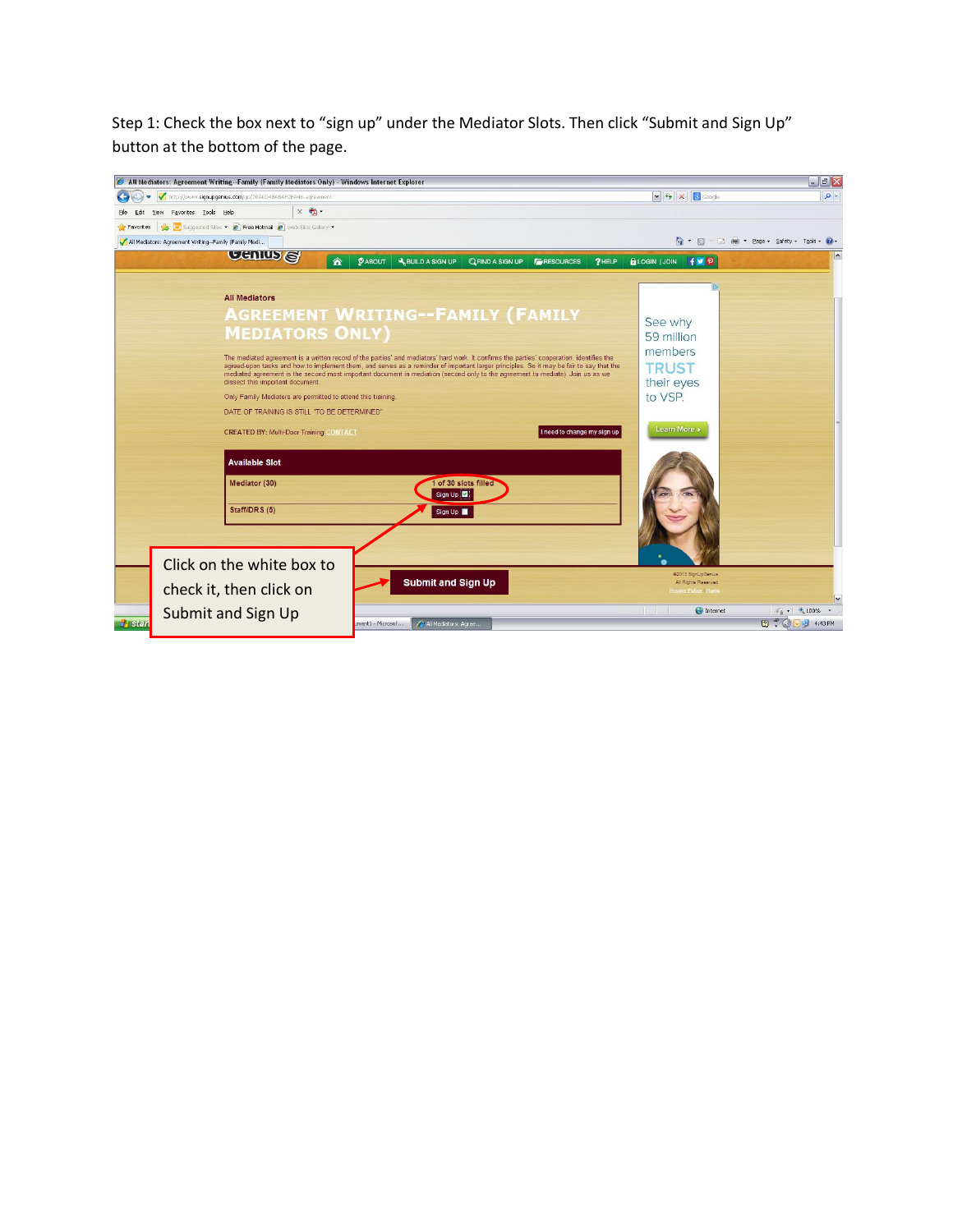| Sign Me Up - Windows Internet Explorer                                                                                                              |                                                                                                               |                                                                                                       |                                            |                                           | $\Box$ a $\mathsf{X}$            |  |  |
|-----------------------------------------------------------------------------------------------------------------------------------------------------|---------------------------------------------------------------------------------------------------------------|-------------------------------------------------------------------------------------------------------|--------------------------------------------|-------------------------------------------|----------------------------------|--|--|
| G)<br>$\leftrightarrow$<br>$\blacktriangledown$                                                                                                     | http://www.signupgenius.com/index.cfm?go=s.signupform                                                         |                                                                                                       |                                            |                                           |                                  |  |  |
| File<br>Edit<br>View                                                                                                                                | $x \oplus$<br>Favorites Tools Help                                                                            |                                                                                                       |                                            |                                           |                                  |  |  |
| Favorites                                                                                                                                           | Suggested Sites . <b>2</b> Free Hotmail <b>2</b> Web Slice Gallery .                                          |                                                                                                       |                                            |                                           |                                  |  |  |
| Sign Me Up                                                                                                                                          |                                                                                                               |                                                                                                       |                                            | <b>合 回 回 曲 Page - Safety - Took - ⊘ -</b> |                                  |  |  |
|                                                                                                                                                     | <b>Cenina</b><br>合                                                                                            | $Q$ ABOUT<br>A BUILD A SIGN UP                                                                        | <b>QFIND A SIGN UP FRESOURCES</b><br>?HELP | <b>QLOGIN   JOIN   FVP</b>                | $\hat{\phantom{a}}$              |  |  |
|                                                                                                                                                     | <b>All Mediators</b><br><b>AGREEMENT WRITING--FAMILY (FAMILY</b><br><b>MEDIATORS ONLY)</b><br>Sign Me Up For: |                                                                                                       |                                            | $D \times$<br>(View urgent<br>messages)   |                                  |  |  |
| For those with                                                                                                                                      | <b>Available Slot</b>                                                                                         | <b>My Comment</b><br>Qty                                                                              |                                            |                                           |                                  |  |  |
|                                                                                                                                                     | Mediator                                                                                                      | $1$ $\triangledown$                                                                                   |                                            |                                           |                                  |  |  |
| an account                                                                                                                                          | Um a SignUpGenius member                                                                                      |                                                                                                       |                                            |                                           |                                  |  |  |
|                                                                                                                                                     |                                                                                                               |                                                                                                       |                                            |                                           |                                  |  |  |
|                                                                                                                                                     | O I do not have a SignUpGenius account                                                                        |                                                                                                       |                                            |                                           |                                  |  |  |
| For those without                                                                                                                                   | First Name                                                                                                    |                                                                                                       |                                            |                                           |                                  |  |  |
| an account. Fill                                                                                                                                    | Last Name                                                                                                     |                                                                                                       |                                            |                                           |                                  |  |  |
|                                                                                                                                                     | Email<br>Re-enter Email                                                                                       |                                                                                                       |                                            |                                           |                                  |  |  |
| out the                                                                                                                                             |                                                                                                               |                                                                                                       |                                            |                                           |                                  |  |  |
| information                                                                                                                                         |                                                                                                               | □ Create an account at SignUpGenius so I can login and edit my items if I ever need to make a change. |                                            |                                           |                                  |  |  |
| requested.                                                                                                                                          | SIGN UP                                                                                                       | Click here to go to the last                                                                          |                                            |                                           |                                  |  |  |
|                                                                                                                                                     | Calcel<br><b>NOW!</b>                                                                                         |                                                                                                       |                                            |                                           |                                  |  |  |
|                                                                                                                                                     |                                                                                                               | step in the sign up process                                                                           |                                            |                                           | $\overline{\phantom{0}}$         |  |  |
| Done.                                                                                                                                               |                                                                                                               |                                                                                                       |                                            | $\bigodot$ Internet                       | $\sqrt{a}$ - $\frac{a}{100\%}$ - |  |  |
| $B^{\bullet}$ $\bullet$<br>Multi-Door Training C<br>Document1 - Microsof<br>V Training Catalog - Mic<br>Sign Me Up - Window<br>4:43 PM<br>$H$ start |                                                                                                               |                                                                                                       |                                            |                                           |                                  |  |  |

Step 2A : You should be redirected to a page that looks like this:

Fill out the information requested.

If you do not have an account, leave the button next to "I do not have a SignUpGenius account" selected (blue oval); then fill out your first name, last name, and email address. Lastly, click on the button "Sign Up Now" (Green oval). You must click on this button as well, or you will not be signed up! PROCEED TO STEP 3 IN THESE INSTRUCTIONS.

If you have an account, select the button next to "I'm a SignUpGenius member." (Red oval.) If you are not logged in, you will be directed to do so. After logging in, PROCEED TO STEP 2B IN THESE INSTRUCTIONS.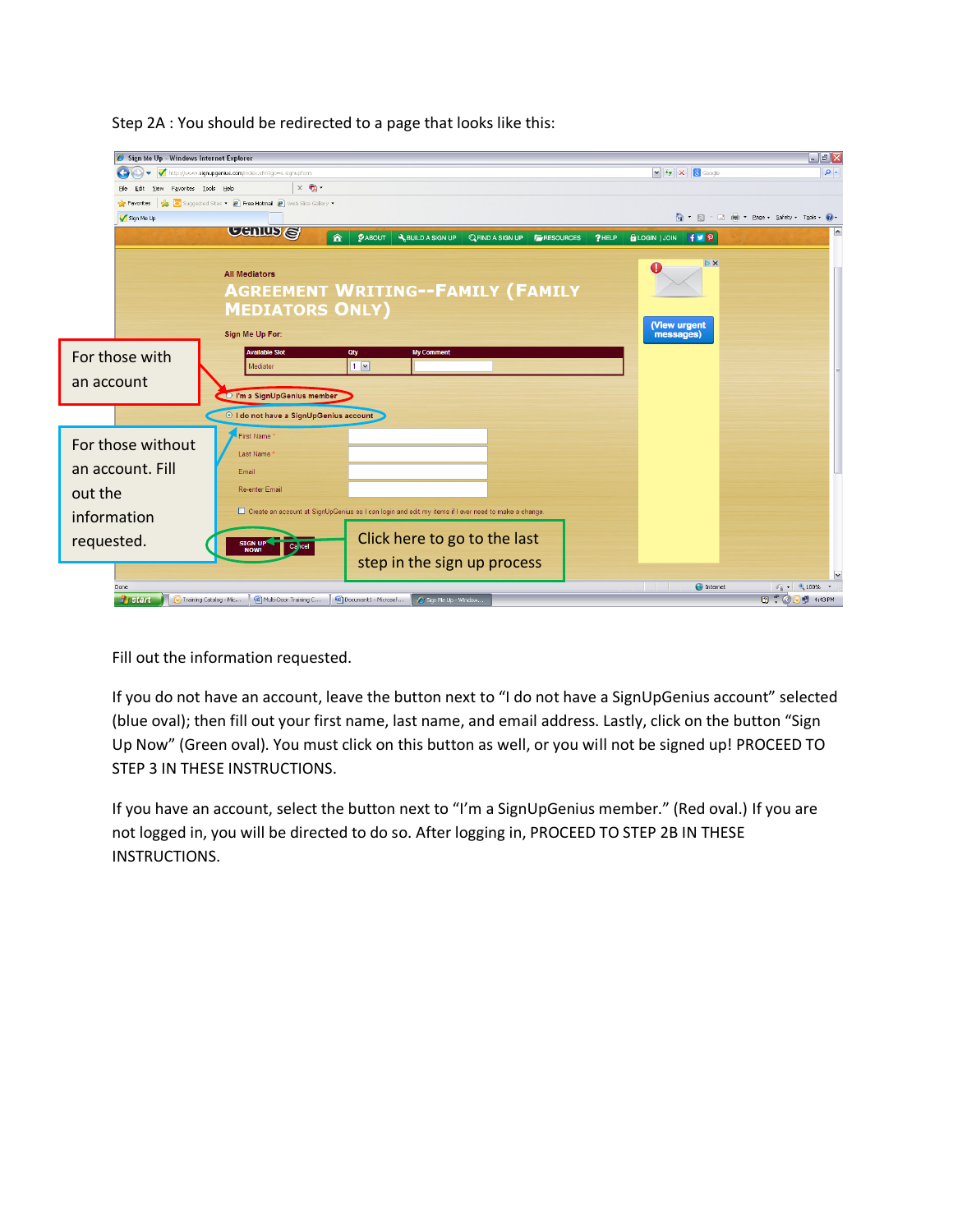Step 2B (ONLY FOR THOSE WITH A SIGN UP GENIUS ACCOUNT): You will be asked to confirm your name once logged in (Blue oval.) If you are using someone else's account (such as a spouse's), please check the box in the red oval and fill in your name. Lastly, click on "Sign Up Now" (Green oval). You must click on this button as well, or you will not be signed up! PROCEED TO STEP 3 IN THESE INSTRUCTIONS.